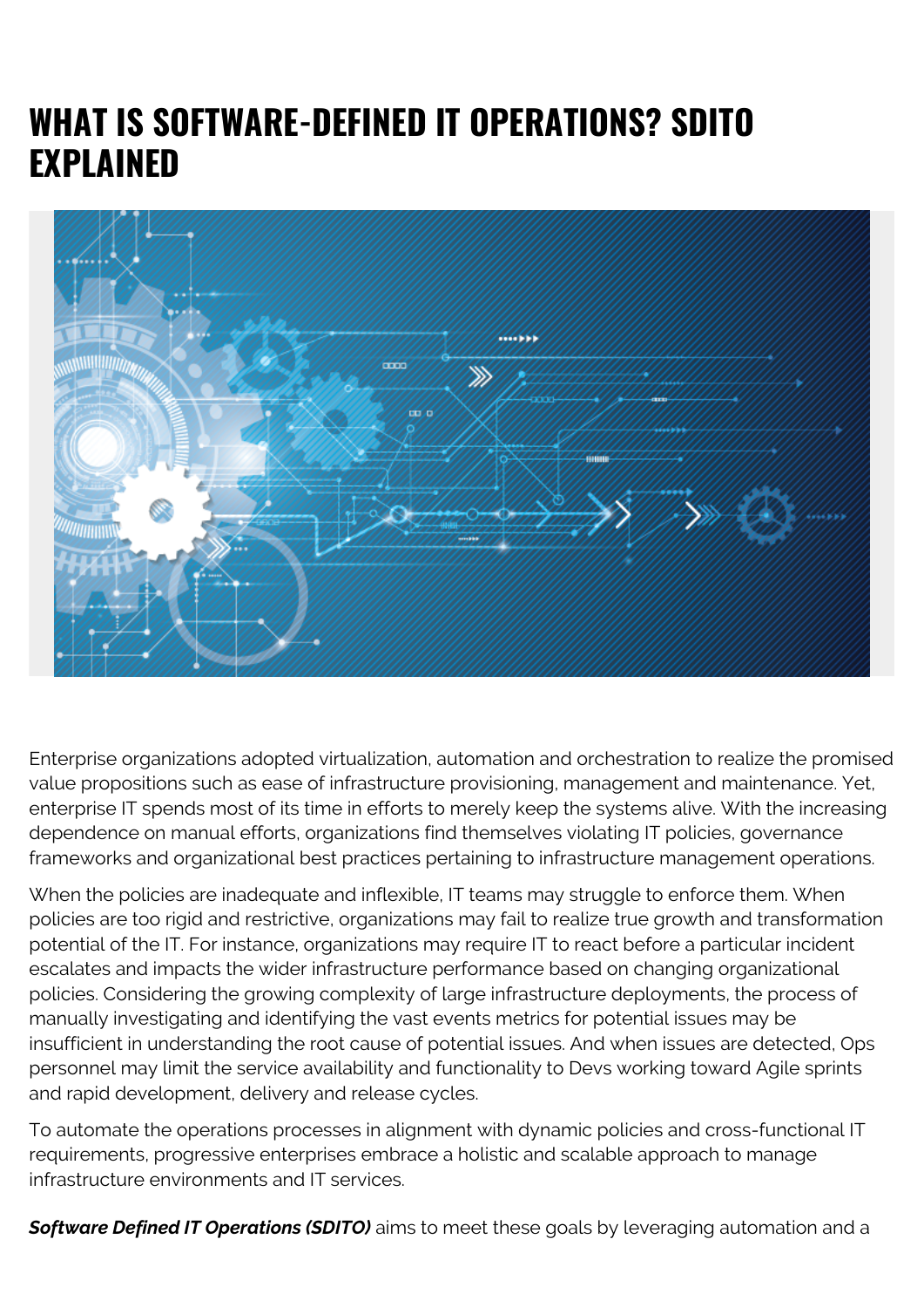software-driven approach to handle the growing IT management needs of complex and dynamic infrastructure environments. The evolving concept may not have a specific definition just yet but can be referred to as the automation and abstraction between the management layer and the control plane of the infrastructure. It can be seen as a software-focused approach to realize autonomous IT operations around management of infrastructure configurations, performance, service availability, issue resolution and  $\frac{\text{security}}{\text{)^}}$  among others.

The key difference from standard IT procedures that may involve some levels of automation and intelligence is that the solution focus is on the software functionality instead of the underlying hardware. SDITO is not about a collection of disconnected software technologies offering various features to automate ITOps, but the entire software system abstracts the underlying manual procedures and hardware that is otherwise involved in delivering IT Ops functions. Modular functions are further managed using software and scaled across various infrastructure management operations without disrupting the systems. At the same time, the limitations of individual functions are also removed from the systems to ensure end-to-end Software-Defined IT Operations.

SDITO strategies can encompass four key aspects of infrastructure management and IT operations:

**Automation:** As an integral part of SDITO, the Ops processes are automated and software-based instead of slow and error-prone manual procedures. Automated protocols designed to enforce organizational policies should encompass the dynamic and complex IT environments without compromising the infrastructure scalability and performance or limiting the intended functionality for end-users. For instance, if the policy requires encryption of a particular set of server instances and Devs request scaling of the resources to meet new workload demands that fall within the same policy framework, then the policy enforcement should scale consistently with the infrastructure expansion. This automation is facilitated by the abstraction between the infrastructure control and management planes.

**Intelligence:** Using advanced algorithms, the system makes intelligent decisions based on key metrics and service requirements. For instance, automated noise reduction lets IT Ops identify the most impactful events and focus only on actionable incident alerts. Some events may need prioritizing based on changing service levels and dynamic infrastructure provisioning. The mechanism of intelligent decision making allows organizations to ignore the deluge of disconnected events and trigger proactive remediation of potential issues. The intelligence can be complemented by advanced Artificial Intelligence and Machine Learning capabilities to correlate events, understand the impact of incidents and perform self-healing measures to maintain infrastructure performance and service health for end-users. Intelligence is critical to understand the context of the incidents. Instead of relying on the limited human memory and capacity, the software processes and interprets incident data to anticipate otherwise unpredictable incidents or complex relationships between the anomalies.

**Self-Service Operations:** Growing technical debt, islands of automation and siloed IT environments make service provisioning a bottleneck process for Devs that require production-like environments for continuous deployment and release processes. With Software-Defined IT Operations, traditional ticket-based approach to infrastructure delivery is replaced with automation in compliance with organizational policies and governance frameworks. The infrastructure service delivery itself is automated and workloads are dynamically orchestrated to maintain optimum service levels, performance and governance standards.

**Centralized Management and Integration:** The dynamic nature of complex, siloed and